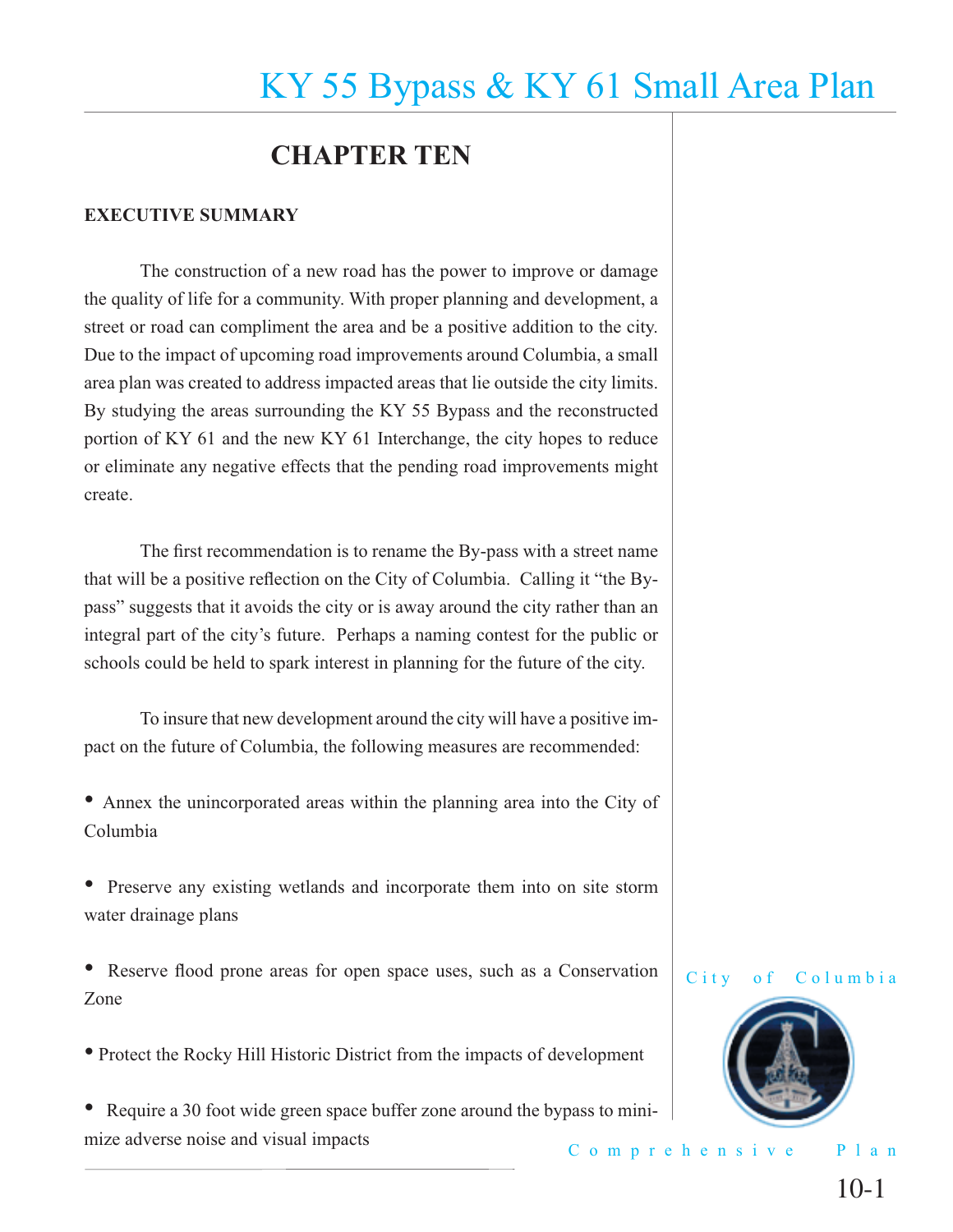• Adopt lighting, signage and fence standards for properties along the bypass and KY 61

- Require all new developments to have sidewalks or bikeways
- Develop a pedestrian/bikeway plan for the city
- Adopt design standards for all large scale retail developments
- Limit road access points to the bypass from any new developments

• Locate new commercial and light industrial developments near the Cumberland Parkway interchanges

• Prohibit new residential developments in high noise areas near the Cumberland Parkway

• Immediately update zoning and subdivision regulations to incorporate the above requirements

 By preventing uncontrolled growth and strip development around the pending road improvements, Columbia can protect the character of the city. Quality new development can provide new economic development opportunities for the area, without sacrificing the safety or character of the city. The above recommendations will ensure that new infrastructure and associated developments enhance the quality of living in Columbia and Adair County.

### **BACKGROUND**

During the preparation of the update of the Columbia Comprehensive Plan in 2005, it was recognized that the pending road improvements around Columbia would have a significant impact on the surrounding properties. These road improvements include the construction of the KY 55 Bypass, the construction of a new interchange on the Louie B. Nunn Cumberland Parkway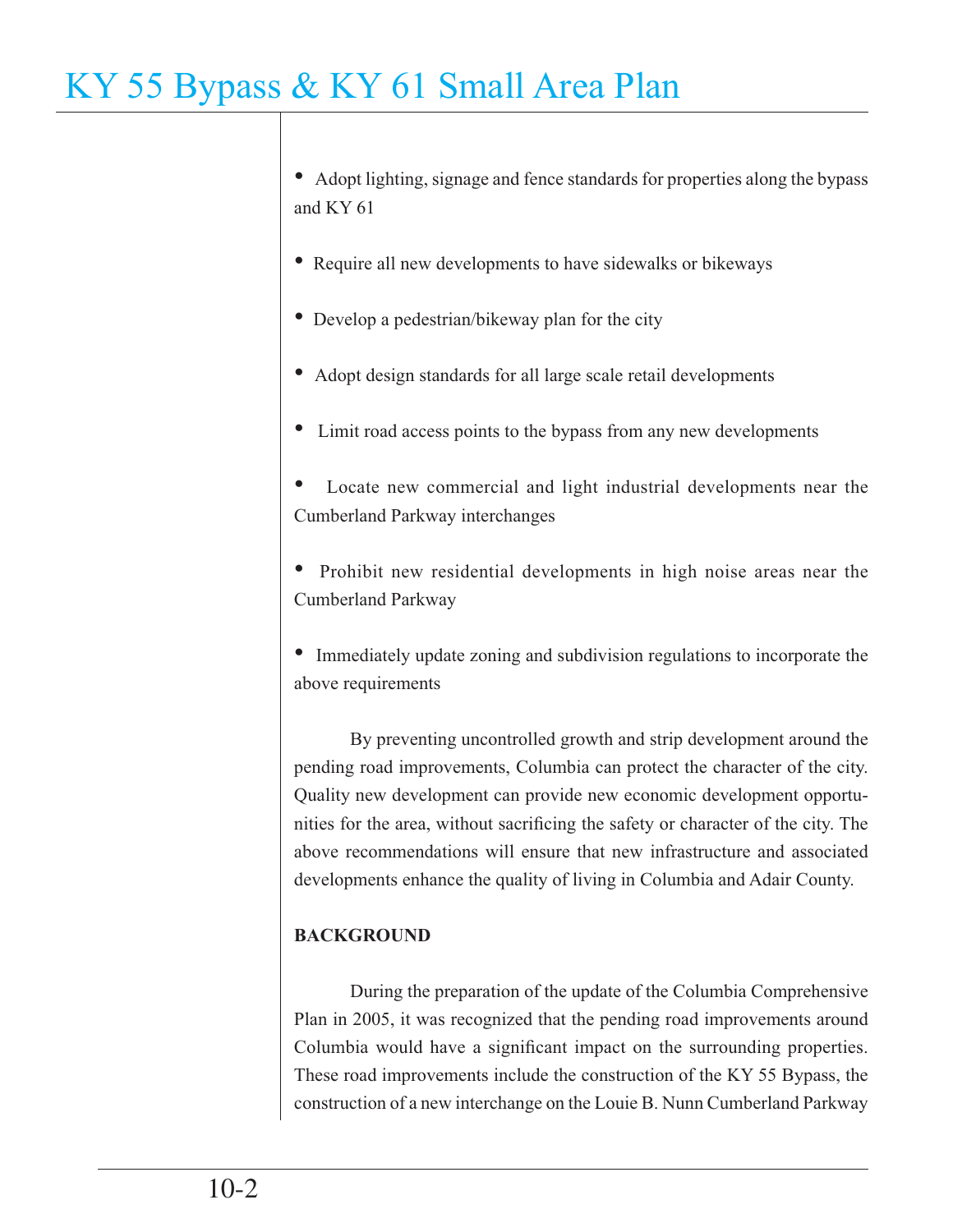(Cumberland Parkway) at KY 61 and the reconstruction of KY 61 between the KY 55 Bypass and the new interchange. There was also concern that without zoning and implementation of additional land use policies, the new development around these improvements would likely be in the form of uncoordinated strip development and multiple new access points which would lead to traffic congestion and negative visual impacts. Alternatively, coordinated, quality new development is an opportunity to enhance the desirability of the area for residents and businesses and therefore improve economic development opportunities for Columbia.

 As most of the area around these improvements was not within the Columbia city limits, future development had not been addresses in detail as part of the Comprehensive Plan update. Therefore, the Columbia Planning Commission decided to address these areas as small area plans that would be included in the Comprehensive Plan update. Small Area Plans (SAPs) are typically developed for designated areas within a city or county that require a higher level of land use study due to significant changes (road improvements, extension of utility services, annexation, etc) which are anticipated to occur within the planning period and have the potential to significantly impact the pattern of existing and future development as well as the quality of life within a community.

### **SCOPE OF STUDY**

This small area plan covers two areas. The first area is the land around the KY 55 Bypass on the west side of Columbia. The second area is the land around the new KY 61 interchange with the Cumberland Parkway and the land around the reconstructed portion of KY 61 from near the Cumberland Parkway to the KY 55 Bypass southwest of Columbia. As there was significant overlap of the land included in these two areas, they were combined into one planning area with the sub-areas addressed separately when appropriate. The specific properties included within the planning area boundary are shown on Figure 10-1, the Property Ownership Map.



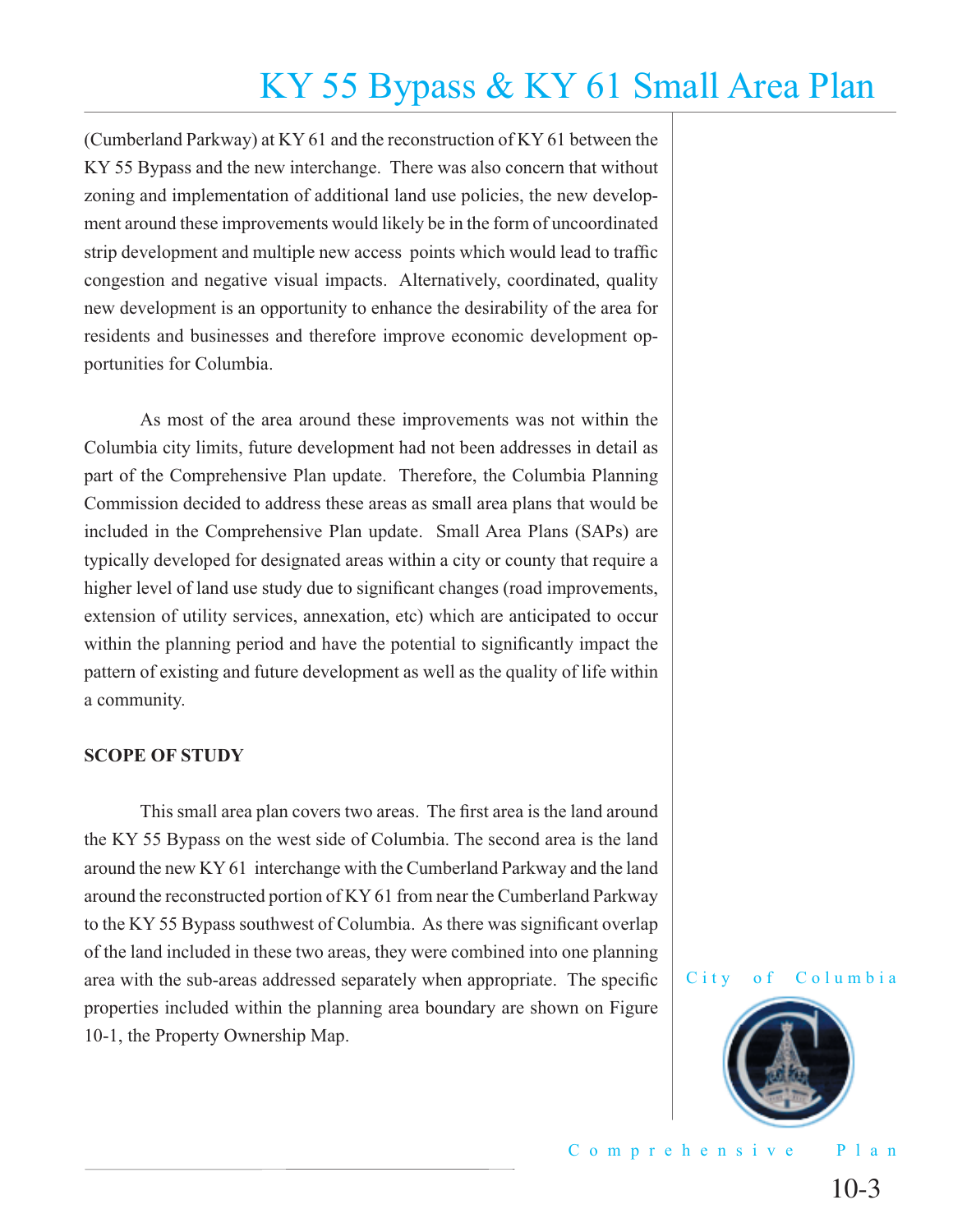### **KY 55 BYPASS DESIGN**

 The 5.3 mile long KY 55 Bypass will begin at KY 55 to the north of Columbia. The bypass will form a half circle to the west of Columbia, ending back south of Columbia at KY 55 near the industrial park. Although the bypass will initially be a two lane road, its right of way will include 10-12 feet wide shoulders that will allow for future lanes if needed. Figure 10-2 shows a typical cross section. The construction of two overpasses will allow the bypass to cross over Cumberland Parkway and KY 61 near its intersection with KY 439 to the west of Columbia. The bypass will also intersect KY 439 and KY 767.

 The bypass will be accessible by 20 planned access points placed approximately every 1,200 feet. These access points will include intersections at Industrial Drive, KY 61 (south of Columbia), KY 439 and KY 767, Seth Trace, Actor Lane, and KY 55 at both its south and north ends. The bypass plan also includes the placement of two new traffic lights at the intersections with KY 61 and KY 55 north. Although the bypass will not have direct access to the Cumberland Parkway, it will intersect KY 55 just south of the existing interchange in the south end of Columbia. Bidding for the construction of the bypass is expected in November of 2006 contingent upon completion of property acquisition. Once construction starts, it will take about two years to complete.

### **KY 61 RECONSTRUCTION & INTERCHANGE**

 KY 61 reconstruction entails the construction of a new interchange at the intersection of KY 61 and the Louie B. Nunn Cumberland Parkway and the construction of new highway segments of KY 61 and KY 80 in adjacent areas. This new interchange will include four ramps for merging on and off of the parkway. A new access road to L. Willis Road will also be constructed to the south of the interchange. In addition to the parkway interchange, reconstruction will include the construction of five new access points to KY  $61/80$ . These will include access points to Burnett Road, the sewer lift station, and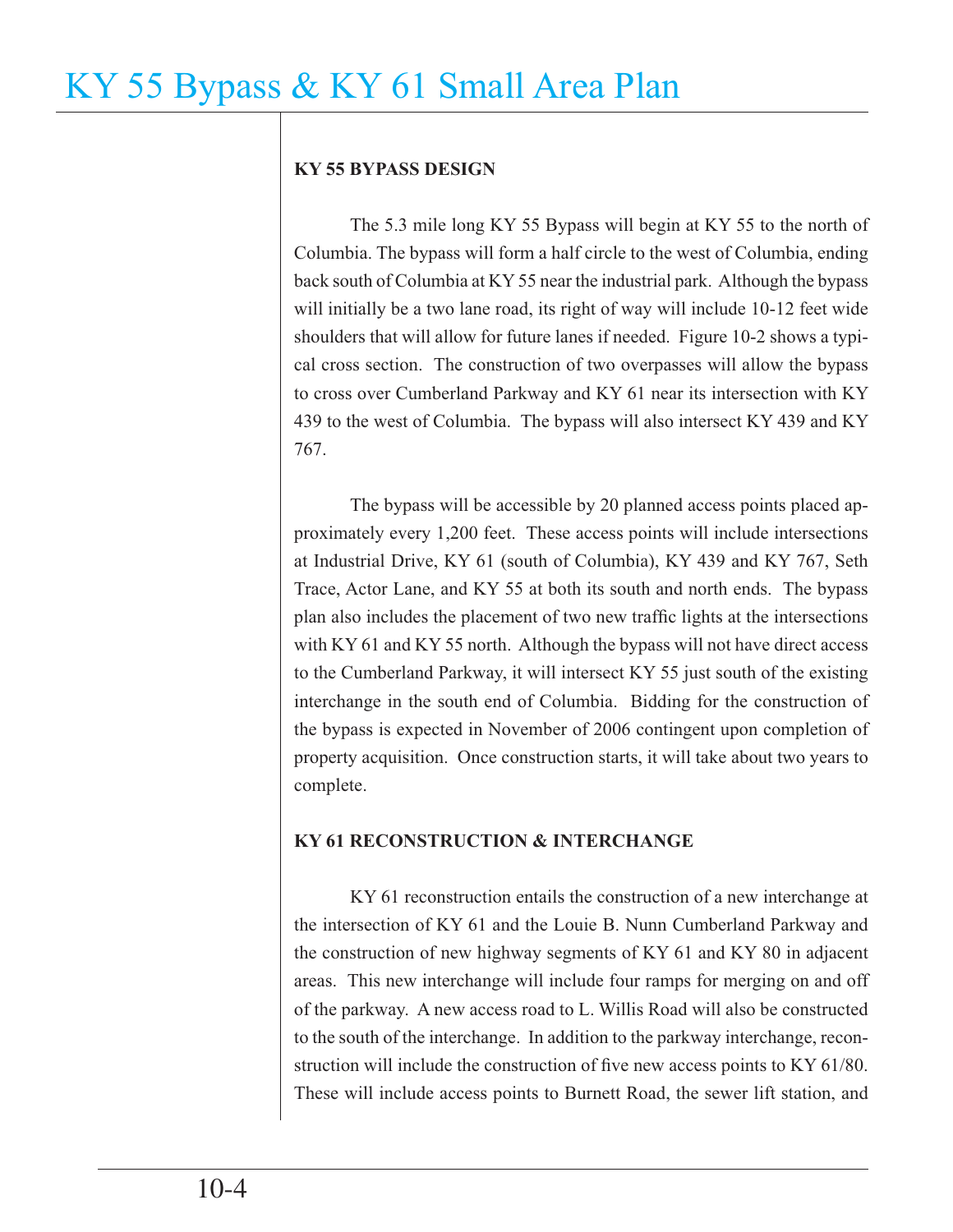

# Figure 10-2 Columbia Bypass Typical Road Section **Figure 10-2 Columbia Bypass Typical Road Section**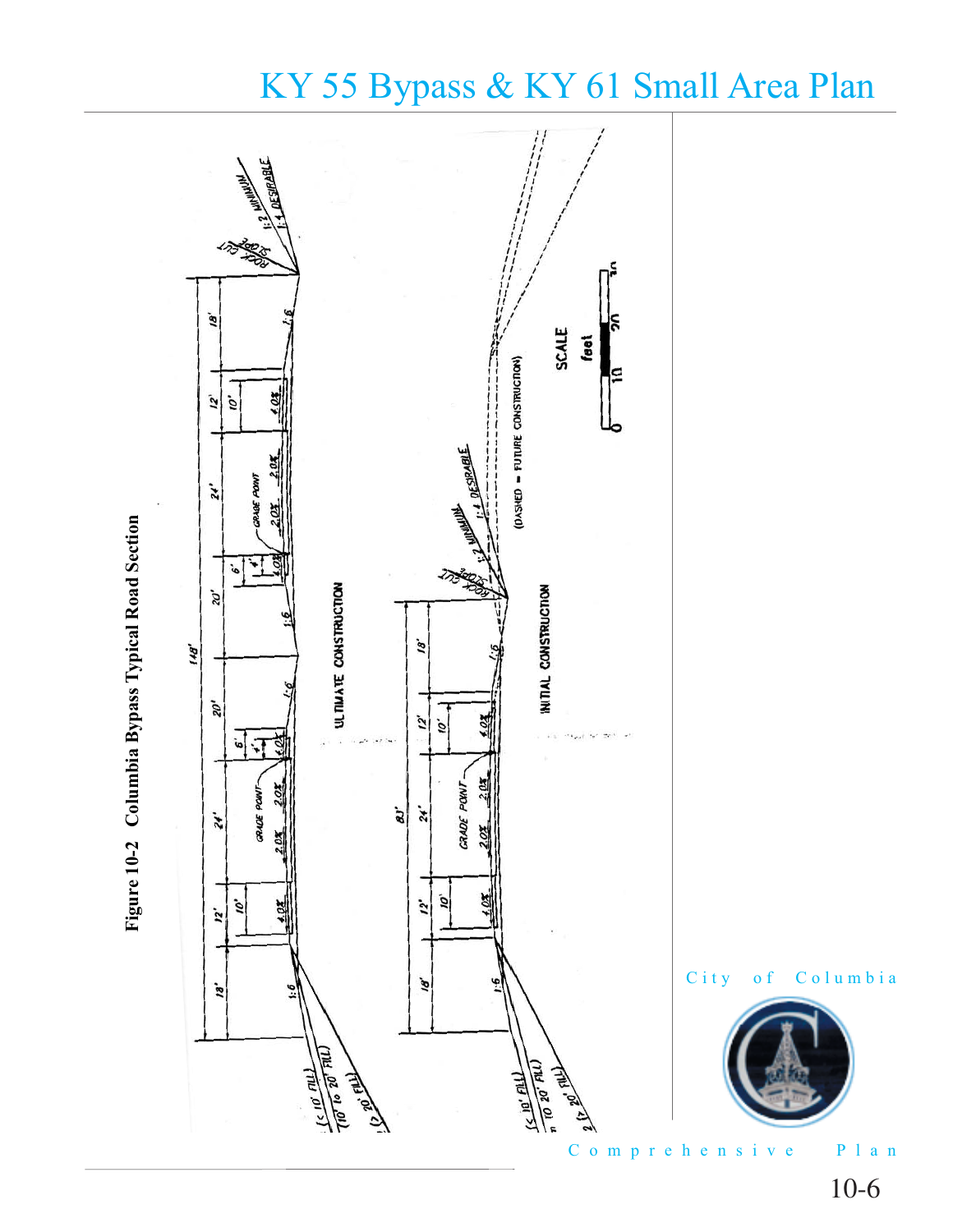three entrances to existing segments of old KY 61/80. This project is currently under construction. Work is expected to be completed in the spring of 2007.

### **PROPERTY OWNERSHIP**

 Figure 10-1 shows the parcels of land included in the Small Area Plan. Ownership information for these parcels is included in Appendix B. This information is based on the records of the Adair County Property Valuation Office as of July, 2006. Ownership for small lots and residential lots within subdivisions is not included as it is unlikely that these properties will be subdivided in the future.

### **ENVIRONMENTAL CONSIDERATIONS**

The primary environmental considerations within the SAP are floodplains, steep slopes, noise and the proposed Rocky Hill Historic District.

*Floodplains and Wetlands* - While to date FEMA floodplain maps have not been prepared for Adair County, flooding occurs along Russell Creek, Pettys Fork and some of their tributaries. Figure 10-3, the Wetlands Map, and Figure 10-4, the USGS topographic map, show the location of these streams. It should be noted that digitized FEMA floodplain maps are currently scheduled to be developed for Adair County as part of the Kentucky Flood Map Modernization program. It is anticipated that preliminary maps will be completed during the 2009 fiscal year (July 2008 to June 2009). In the absence of FEMA floodplain maps, the Soil Survey for Adair County was used to identify the location of flood prone soils within the planning area. Figures 10-5, 10-6 and 10-7 show the soils maps of the planning area. Flood prone soils include the following soil series and their map symbols:

| $Bruno - Br$              | $Robertville - Rb$  |
|---------------------------|---------------------|
| Dunning $-$ Du            | Sequatchie $-$ SeB  |
| Huntington $-$ Hf, Hg, Hu | $Staser-Sg, Sm, St$ |
| $Lindside - Ls$           | Whitwell – Wt       |
| $Melvin - Me$             | Wolftever - Wy      |
| Newark – Ng, N $k$        |                     |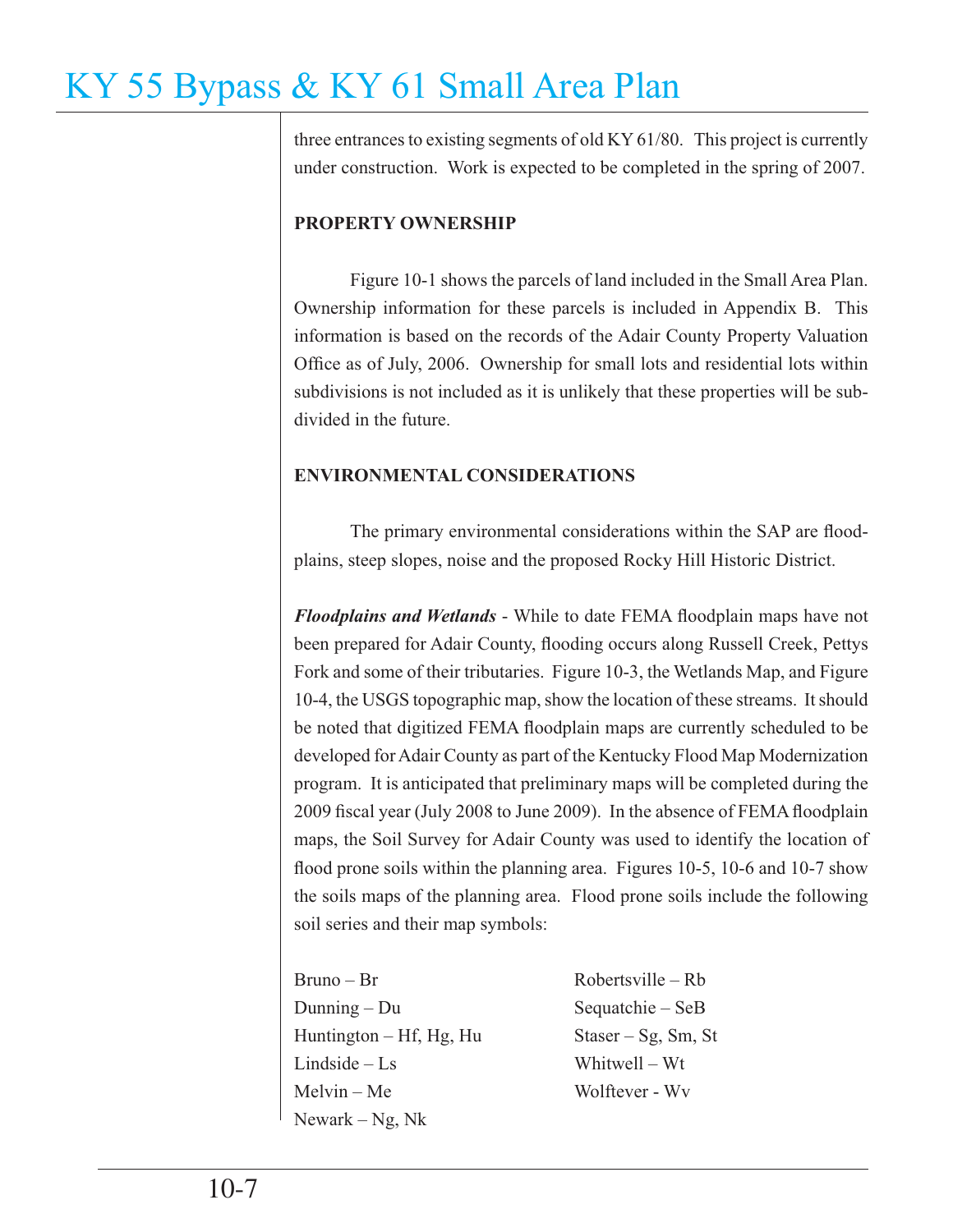These soils were used to approximate the location of the 100 year floodplain. Wetlands within the planning area are shown on Figure 10-3. While some of these wetlands are found along adjacent streams and creeks, most are in the form of small ponds or sinkholes. These existing wetlands should be preserved and incorporated into the on site storm water storage and drainage plan for each new development.

*Steep Slopes* - As discussed in Chapter 4, Environmental Considerations, slopes in excess of 12 percent can have severe limitations for urban development. These limitations are greater for more intense uses such as commercial and industrial uses. While low density residential use can be developed on steeper slopes, site specific conditions must be evaluated to determine the appropriate house design to overcome these limitations. Steep slopes as identified on Figure 10-4 and Figure 4-2 were considered when determining the recommended future land use for specific properties.

*Noise* - Railroads, airports and highways are the major noise contributors to communities. There are no railroads within the planning area and the Columbia Adair County Airport does not carry commercial traffic, so they are not a concern. Highways are a concern, especially highways with continuous traffic flow such as the Cumberland Parkway. As the Cumberland Parkway is expected to eventually be upgraded to interstate road standards and become I-66, additional increased traffic can be expected in the future which will increase noise levels. Current average daily traffic counts (ADT) on the Cumberland Parkway in Adair County range from roughly 4,500 to 6,000 vehicles per day. Once the Parkway is converted to Interstate, these levels can be expected to increase to 14,000 ADT in 30 years. A preliminary noise analysis based on this ADT indicates that a site specific noise assessment should be conducted if any noise sensitive use such as residential use is proposed within 900 feet of the Cumberland Parkway.

 Noise from the new bypass can also be a concern. The Environmental Assessment for the KY 55 Bypass included a noise analysis. As there were few residences or other noise sensitive uses near the proposed bypass route, no mitigation measures such as noise barrier walls were recommended. However,

### City of Columbia

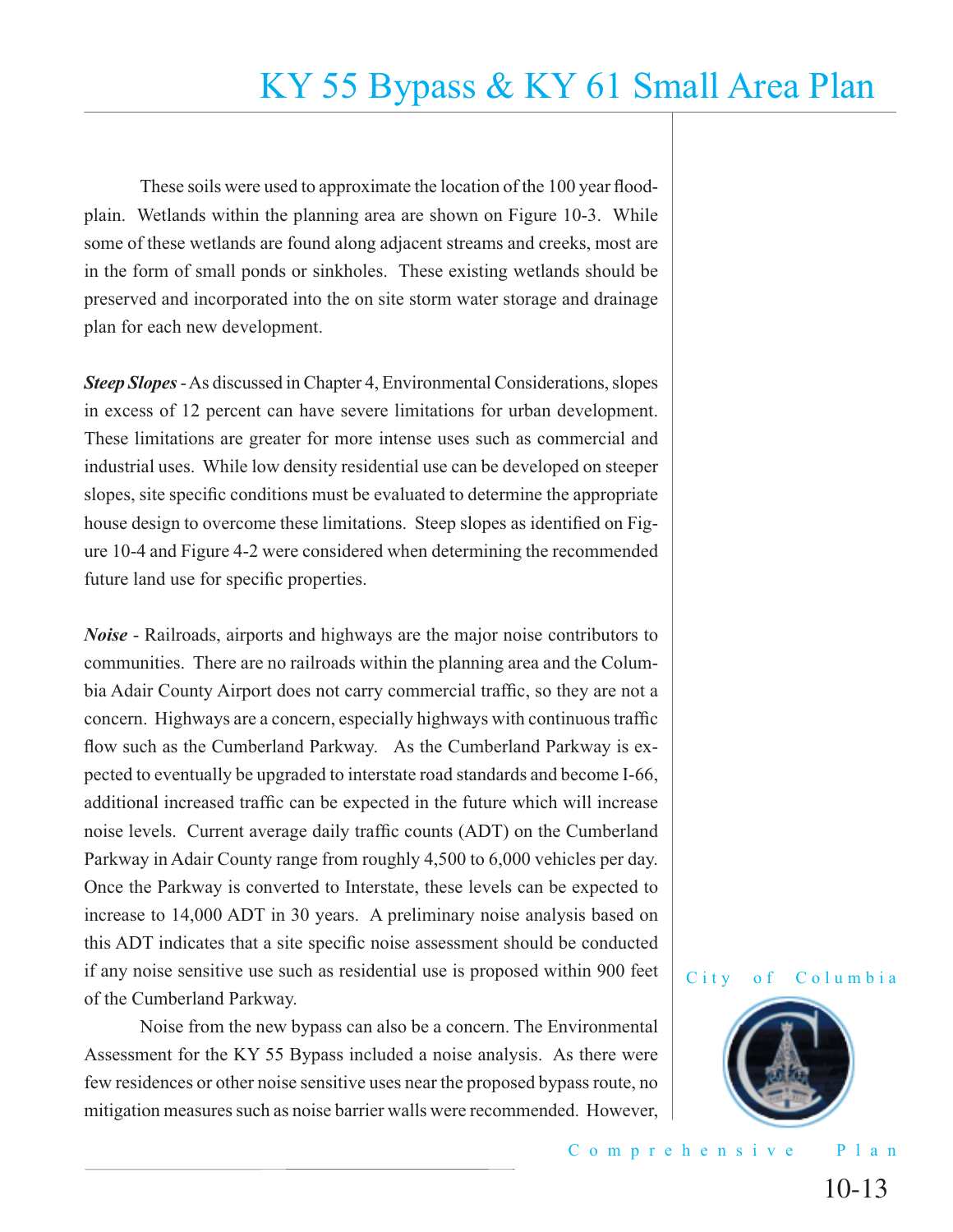it was recommended that a buffer zone be required around the bypass to help minimize adverse noise impacts. The preferred method to mitigate noise is to locate noise sensitive uses out of the high noise area. The second method is to prevent noise from reaching the noise sensitive user through some sort of barrier. This barrier could be a wall, berm, hill or noise compatible land uses such as industrial or commercial uses where buildings act as a barrier. A vegetative buffer zone will help keep noise sensitive uses away from the bypass and will also act as a noise barrier to reduce noise levels.

*Historic Resources* - Eight structures which are eligible for listing on the National Register of Historic Places are located in the planning area. Five of these structures are located near each other along Rocky Hill Road. They are also similar in style and therefore constitute an eligible historic district. The proposed district is the Rocky Hill Historic District (called the Rock Hill Historic District in the Environmental Assessment). This district is located north of the bypass along Rocky Hill Road as shown on Figure 10-1. According to the Environmental Assessment, the Rocky Hill Historic District is a noteworthy example of an Adair County community that was agriculturally successful during the mid-nineteenth to mid-twentieth centuries. The Rocky Hill Historic District extends for about one mile along Rocky Hill Road. The road is narrow with a dry laid rock fence along much of the frontage. The district consists of three farm complexes and a one room school. The Samuel Feese Farm, which contains the site of an early gristmill, anchors the northeastern corner of the district. The George Washington Dohoney Farm anchors the southwestern end. The Willis-Murry Farm and tenant house are located on the high ground near the center of the district, as is the Rocky Hill School.

 Three other individual structures which are eligible for listing on the National Register of Historic Places are within the planning area. The Dahoney House (which has since been demolished) was located near the intersection of KY 61 and KY 80 just north of the new interchange. The Cheatham House is located north of the lumber mill off of KY 61, just east of Pettys Fork. The William Trabue House is located on the south side of KY 767 just south of the bypass route.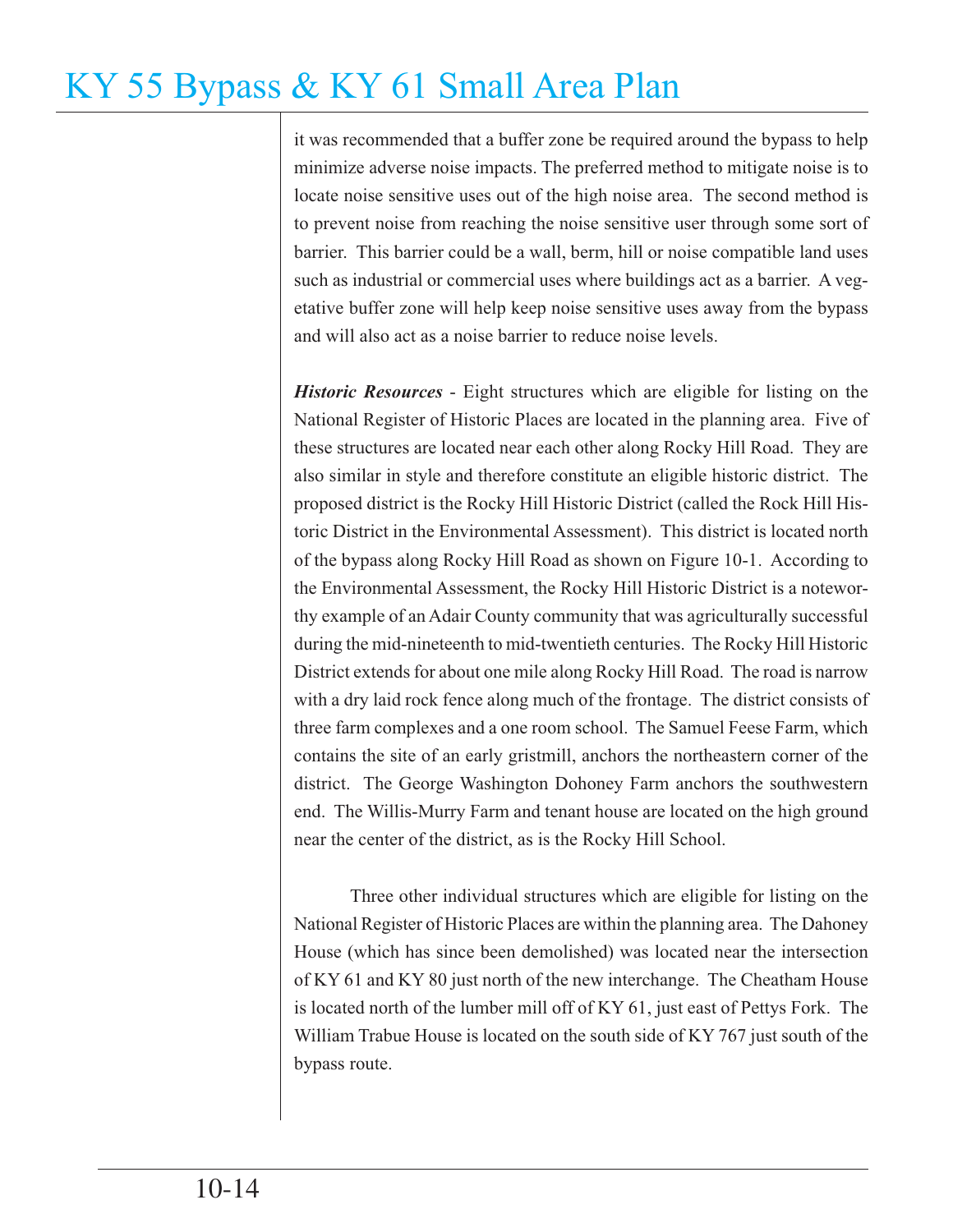### **EXISTING LAND USE**

*KY 55 Bypass -* Existing Land Use around the KY 55 Bypass Corridor is shown on Figure 10-8 and Figure 10-9. On the north portion of the bypass along KY 55, there is an area of existing commercial development just south of the intersection of the bypass. The area just west of this commercial development remains in agricultural use as it is a low lying area within a horseshoe shaped loop of Russell Creek. Just west of this area, the land has been subdivided into single family lots. Houses have only been constructed on a few of these lots. There is a concentration of existing homes at the intersection of Murray Lane and the KY 55 Bypass route. The bypass crosses undeveloped land from KY 767 west to KY 61. There is a concentration of development near the intersection of KY 61 and KY 439 (Greensburg Street). The bypass will cross this area with an overpass. An existing lumber mill is located just west of the bypass and south of KY 61. The Christian Life Center, owned by the Columbia Baptist Church is located is located just southeast of the lumber mill. There are existing commercial and residential lots along KY 61 to the east of the bypass route.

 There is also a mix of existing development along KY 61 near the intersection with the bypass. This area has a mix of residential, commercial and industrial uses. The land along the bypass between KY 61 and the Cumberland Parkway is largely undeveloped agricultural land. South of the Cumberland Parkway, the bypass passes near the Adair County Youth Development Center. There are also some existing residences and a church between the bypass and KY 55 south of the existing interchange. The Columbia Adair County Industrial Park is located east of KY 55 at the south end of the bypass.

*KY 61 Interchange* - Existing land use along the reconstructed portion of KY 61 and the new interchange is shown on Figure 10-10. The realignment of KY 61 passes through an area of industrial use just west of the intersection with the bypass. A mixture of strip residential and commercial uses lined the old route of KY 61 between the Columbia city limits and the intersection with KY 80. These properties will access the new route of KY 61 by way of the old existing road. Just west of KY 61 and north of KY 80 (Edmonton Road), there



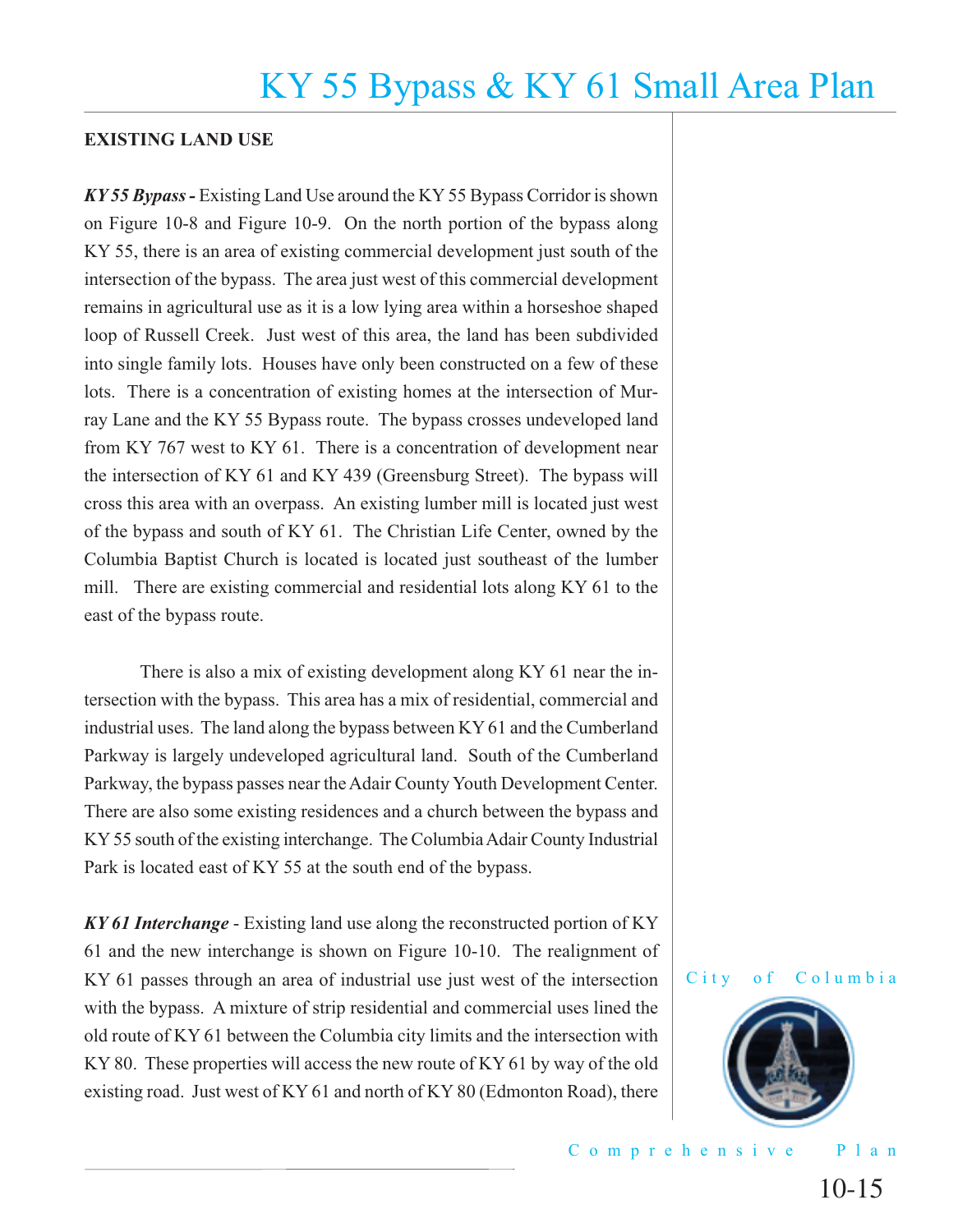are existing residential subdivisions, the country club and the Columbia-Adair County Airport. South of the Cumberland Parkway, there are a few residences and one construction company office. The Adair County Transfer Station is located on the south side of L. Willis Road.

### **DEVELOPMENT RECOMMENDATIONS**

*Annexation -* Due to the lack of zoning and subdivision regulations in the unincorporated areas of Adair County, it is recommended that all of the area within the Small Area Planning Boundary be annexed into the City of Columbia prior to providing sewer service to these areas. Annexation should occur before the land is subdivided as annexation is more cost effective and less complicated when fewer property owners are involved.

*Floodplain/Environmentally Sensitive Use* - Any land with flood prone soils is considered environmentally sensitive and the construction of new structures should generally not be allowed within this area. The environmentally sensitive area is shown on the Future Land Use maps (Figure 10-11, 10-12 and 10-13). Once final floodplain maps are available, any floodplain areas not previously identified should be added to this use. The floodplain/environmentally sensitive land use as shown on the Future Land Use maps, includes the estimated 100 year floodplain (based on soils information), wetlands near the floodplain and a buffer area along the major creeks and natural drainage systems. These areas are recommended to be included in a Conservation Zoning District. Open land uses such as agriculture and open recreational uses should be permitted. Walking paths and bike paths should also be allowed within this land use.

*Green Space Buffer Zone* **-** In order to reduce the impacts of noise and visual impacts on adjacent land uses and to maintain the scenic rural nature of the area around the Columbia Bypass and the reconstructed portion of KY 61, it is recommended that a green space buffer zone be required along both sides of the bypass. A 30 foot wide buffer zone should be required between the bypass and adjacent residential uses. The buffer zone should consist of densely planted material with at least 50 % evergreens. An enhanced landscape strip or 25 foot buffer zone is recommended between the bypass and KY 61 for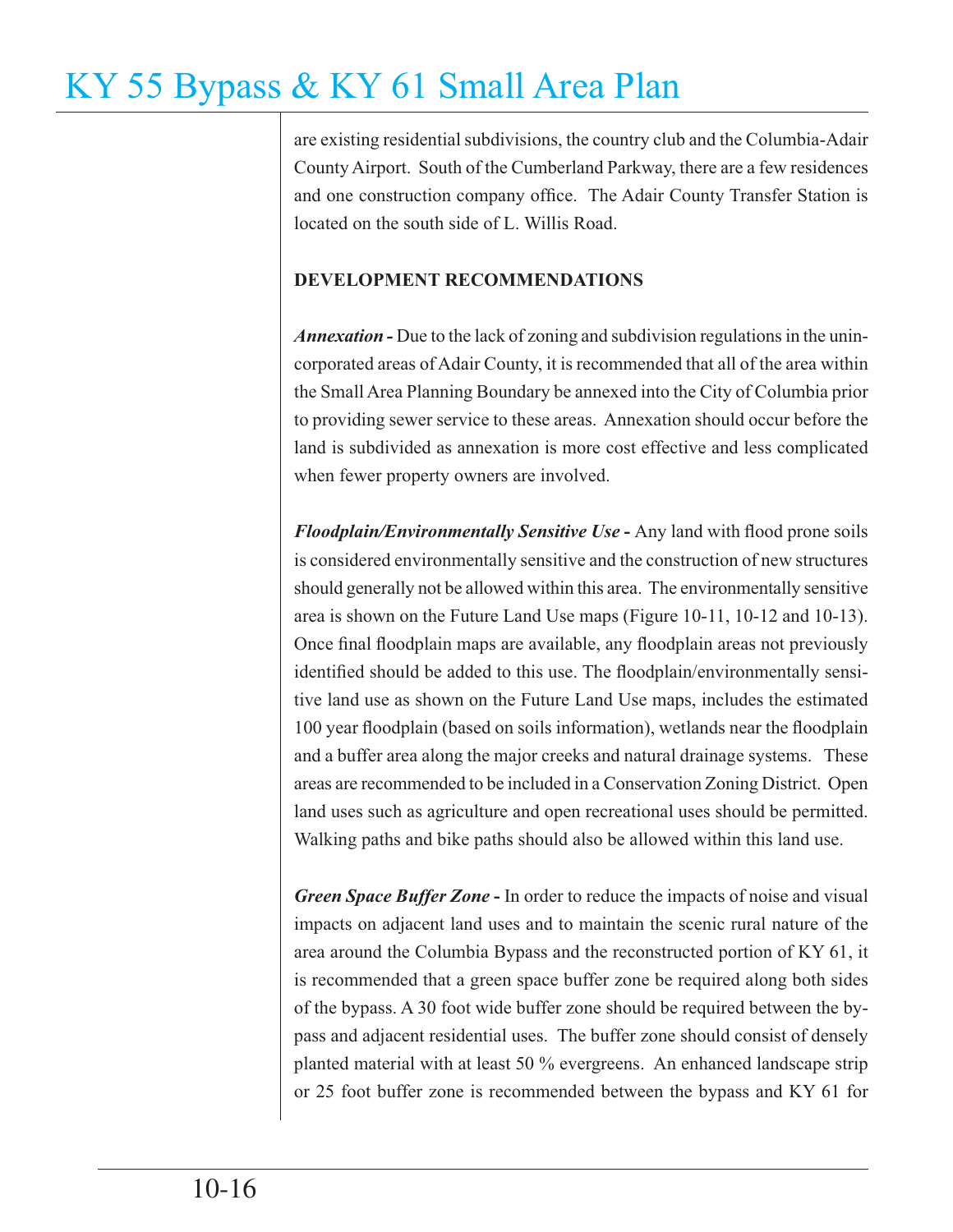development other than residential. When existing natural vegetation and/or topography exists in a sufficient height and density to provide a visual screen between the bypass and the adjacent land use, an option to leave the existing vegetation should be considered if the required width of the buffer zone is increased to 50 feet when adjacent to residential use and 30 feet for other uses. While no permanent structures should be allowed within the buffer zone, bike paths and walking paths should be allowed. Clearings will be necessary at street intersections for safety and visibility.

 A buffer zone should also be maintained between residential uses and the Cumberland Parkway. The width of the buffer zone will depend on site specific conditions. It is recommended that a minimum width be established based on currently available traffic information. Reductions in this width would only be allowed if a site specific noise assessment is conducted to show that noise levels are acceptable if the width of the buffer zone is reduced or noise barriers are present or constructed.

*Lighting, Signage and Fence standards -* It is recommended that lighting, signage and fence standards be adopted for properties along the bypass and KY 61. This could be done as an overlay zone or by amendments to the zoning ordinance. Lighting in commercial or public/semi-public uses should not infringe upon adjacent residential areas. Lighting should be directed away from and shielded from residential uses. It should be focused on the intended property only. Specific lighting styles could be required for a coordinated visual impact.

 High quality fences should be required along the bypass and KY 61. Example standards are to require 4-rail plank fencing, masonry columns with wood panels, stone or decorative masonry. Signs should be limited in the buffer zone. Signage should have a design which coordinates with structures on the property being developed. High quality sign materials such as stone, brick, decorative block, high quality plastic, finished wood or metal should be required.

City of Columbia

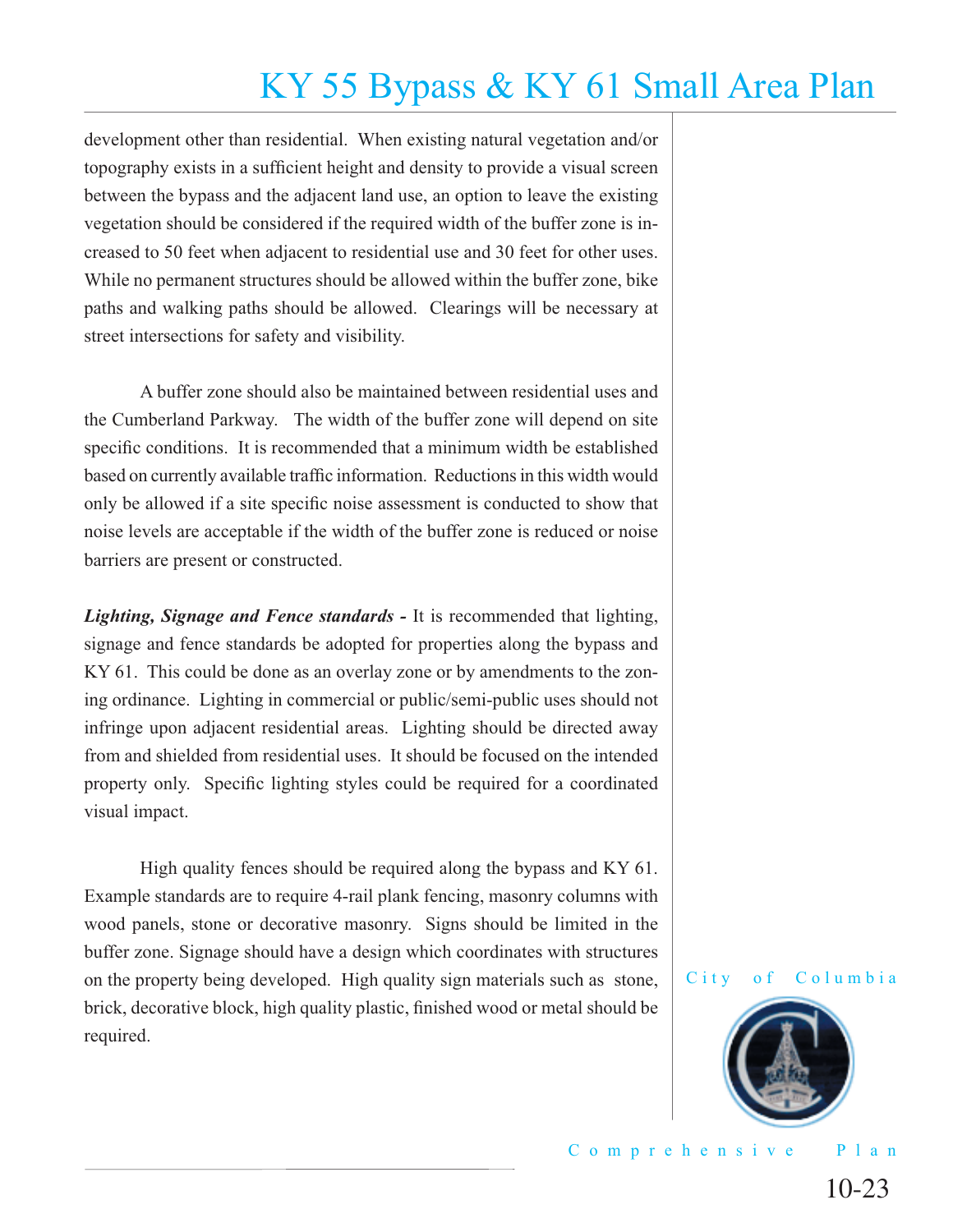*Pedestrian and Bikeway Facilities* - It is recommended that the all new developments within the planning area be required to have sidewalks and/or a paved ten foot wide walking path/bikeway. The green space buffer zone and the floodplain/environmentally sensitive areas can serve as corridors for these multi-modal facilities. These facilities should also be provided along any new streets within the planning area. It is recommended that a Pedestrian/Bikeway Plan be developed and adopted for the City of Columbia and Adair County and be amended into the Comprehensive Plan. Contractors can then be required to construct bike paths that follow the recommended routes. Including a Pedestrian/Bikeway Plan in the Comprehensive Plan will also help to ensure that these facilities are considered by the Kentucky Transportation Cabinet when future road improvements are designed.

*Commercial Development Policies* **-** It is recommended that design standards be adopted and required for all commercial developments with retail space of 50,000 square feet or more. This requirement can be added to the existing commercial zones for all new developments. These design standards should require facades and exterior walls which incorporate wall projections or recesses instead of long, continuous blank walls. Arcades, display windows, entry areas or awnings should be incorporated into the facade design to add interest. Smaller retail spaces which separate exterior entrances should be mixed into the development. Buildings should have architectural features and patterns that provide visual interest at a pedestrian scale. These features should reflect the local character of the community. Variations in roof lines should be used to add interest to the buildings and reduce the massive scale. Exterior building materials and colors should be aesthetically pleasing and compatible with surrounding neighborhoods. Building entrances should be highly visible to customers and have architectural interest.

 Design standards should also address site design. Large retail buildings should have multiple entrances. The parking areas should surround the building rather than be located only in front. Parking areas should be landscaped with parking islands which include trees. Buildings should be located close to streets with parking on the sides or rear to allow convenient access to pedestrians as well as vehicles. The visual impact of the rear of the building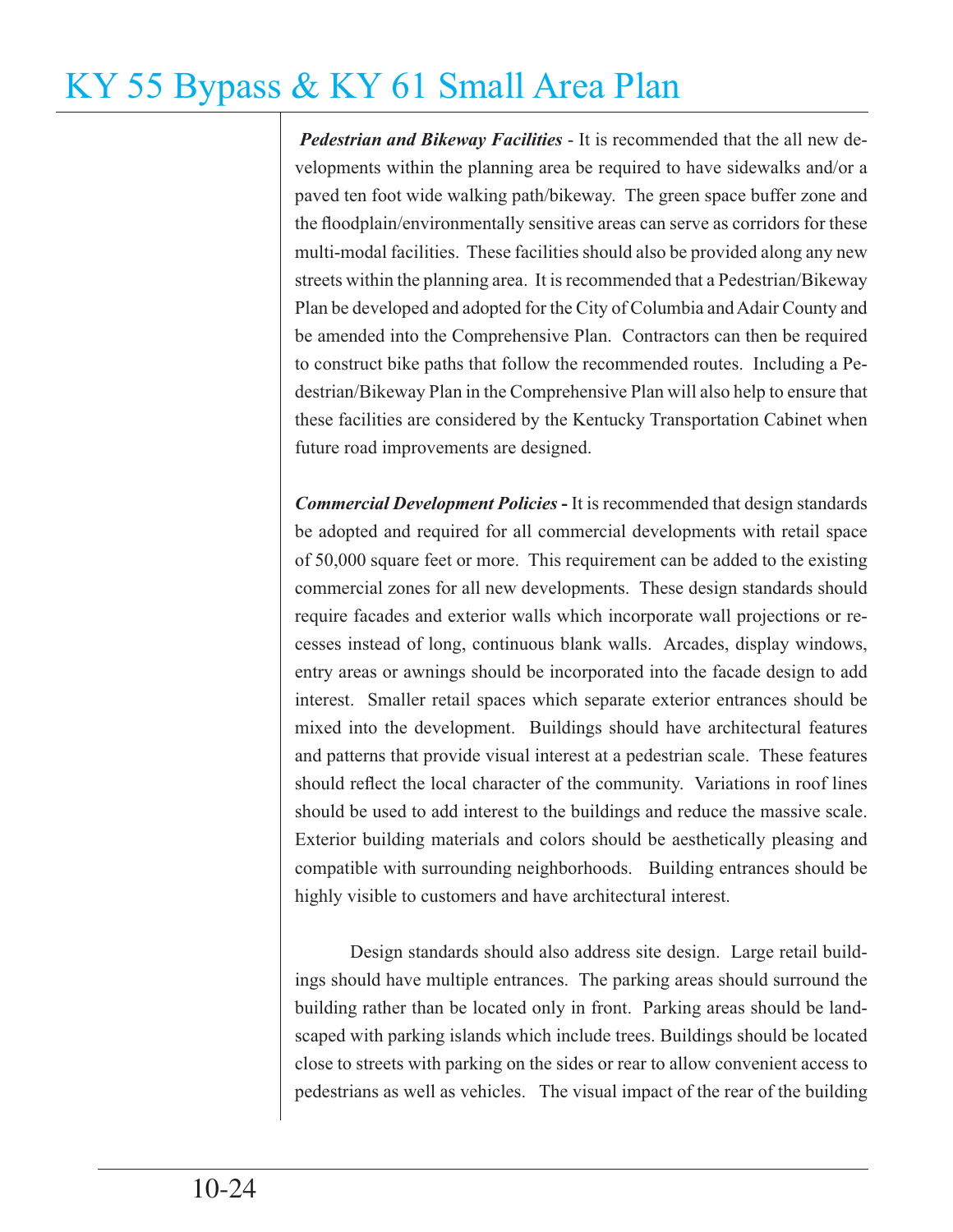should be addressed if the rear is visible from a public or private right of way. Outdoor storage, trash collection and loading areas should be screened from surrounding areas to reduce negative visual, noise and light impacts. Commercial developments should incorporate sidewalks, walking paths and bike paths into the overall design to provide safe access to and from surrounding residential areas.

*Streets and Access Management -* The bypass was constructed to address congestion and safety problems associated with increasing regional highway traffic using existing main city streets and the courthouse square. The purpose of the bypass is to move traffic around the city in a quick, safe and efficient manner. The bypass also provides access to local commercial and residential areas. When a bypass is constructed, new development is draw to it. Unless properly controlled, this new development can result in safety and operational problems that impair the road's performance and recreate the conditions it was designed to correct.

 One way to ensure that the bypass continues to function primarily as a highway to move regional traffic is to limit access to the road. As the bypass is considered a rural highway, the Kentucky Transportation Cabinet limits access points to not closer than 1200 feet. There are 20 access points along the bypass. These access points range from existing road intersections to farm access points. This does not mean that the Columbia Planning Commission has to allow new roads to access the bypass at these points. New developments should be required to access the bypass by way of existing roads whenever possible. Existing roads should be upgraded between new developments and the bypass to increase the safety and carrying capacity of existing roads. Frontage roads, rear roads and other access management techniques can be used in new developments to avoid multiple new access points.



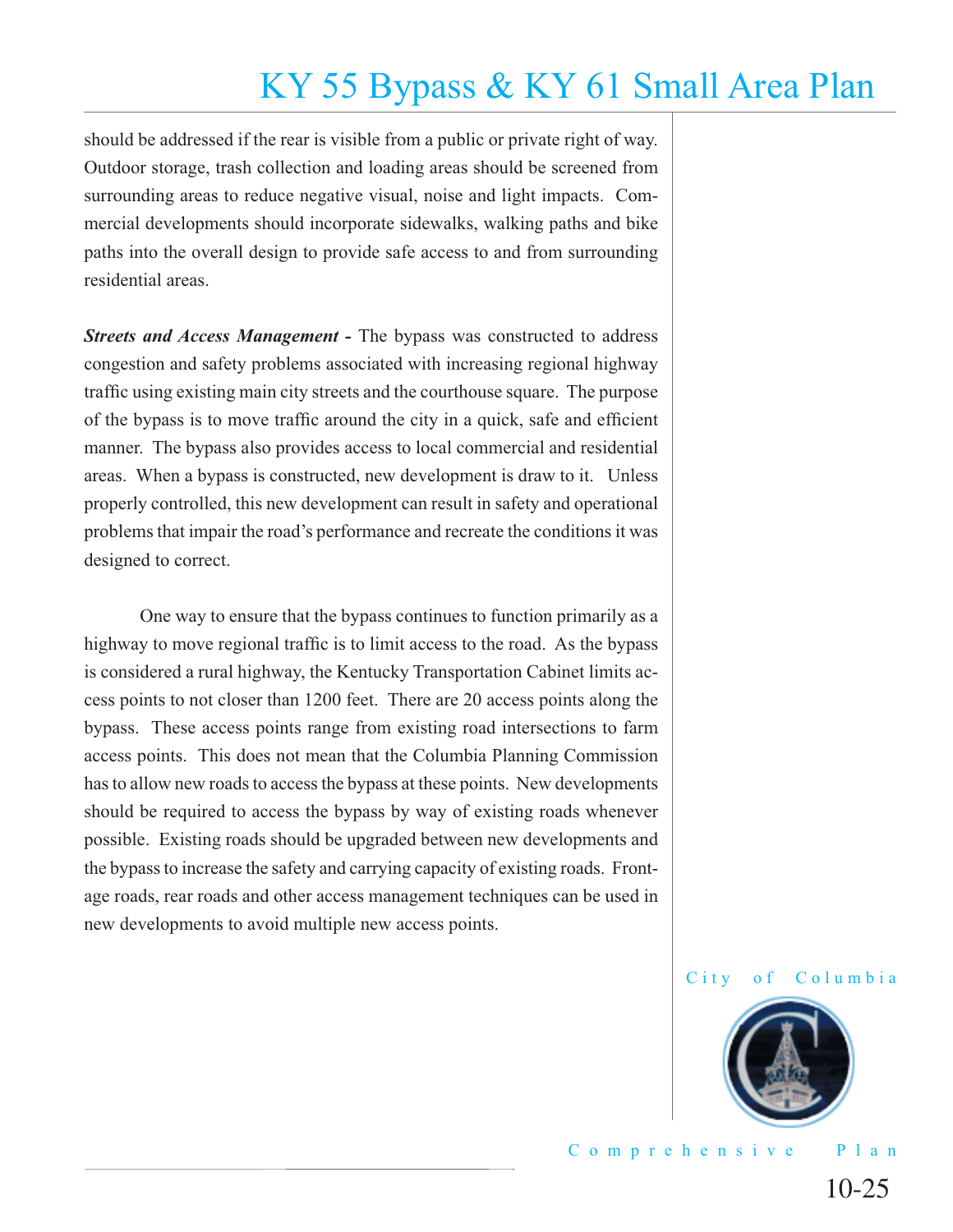### **FUTURE LAND USE**

The proposed future land use within the SAP is discussed below. It should be noted that any new development within the planning area should be contingent upon municipal wastewater service being available or constructed at the time of development. Each new development should be required to submit a development plan and follow the subdivision regulations. Road improvements should be required to be in place prior to or as part of the development.

*KY 55 Bypass* **-** Figures 10-11 and 10-12 show the proposed future land use around the bypass. Commercial and medium density residential development are recommended east of Russell Creek. Access to these areas should be by way of existing streets or the existing route of KY 55, not the bypass. Low density residential development is recommended between KY 767 and the Russell Creek conservation area. Any new development in this area should use existing streets to access the bypass, no new access points should be required. No new development should be allowed to the north east of KY 767 to protect the Rocky Hill Historic District and the rural nature agricultural nature of this area. Low density residential development is recommended at the south west intersection of KY 767 and the bypass. However, development of this land should only be allowed if KY 767 is widened and improved between the development and the bypass and the access to the development is off of KY 767. When new residential development occurs along the bypass, the developer should consider having the first row of houses face the bypass with an access street to the rear of the property.

 Public/semi-public use is recommended for the school owned properties. The school property will have direct access to the bypass which will greatly reduce bus and school traffic on narrow city streets. Low density residential development is also recommended between the school and the Rocky Hill area the reconstructed KY 61 although steep slopes will limit development in this area. Very steep areas should remain undeveloped open space. Commercial development is recommended on the north side of the bypass between KY 61 (Burkesville Road) and the Cumberland Parkway. Most likely one new access point will be needed in this area. The land to the southwest of the bypass in